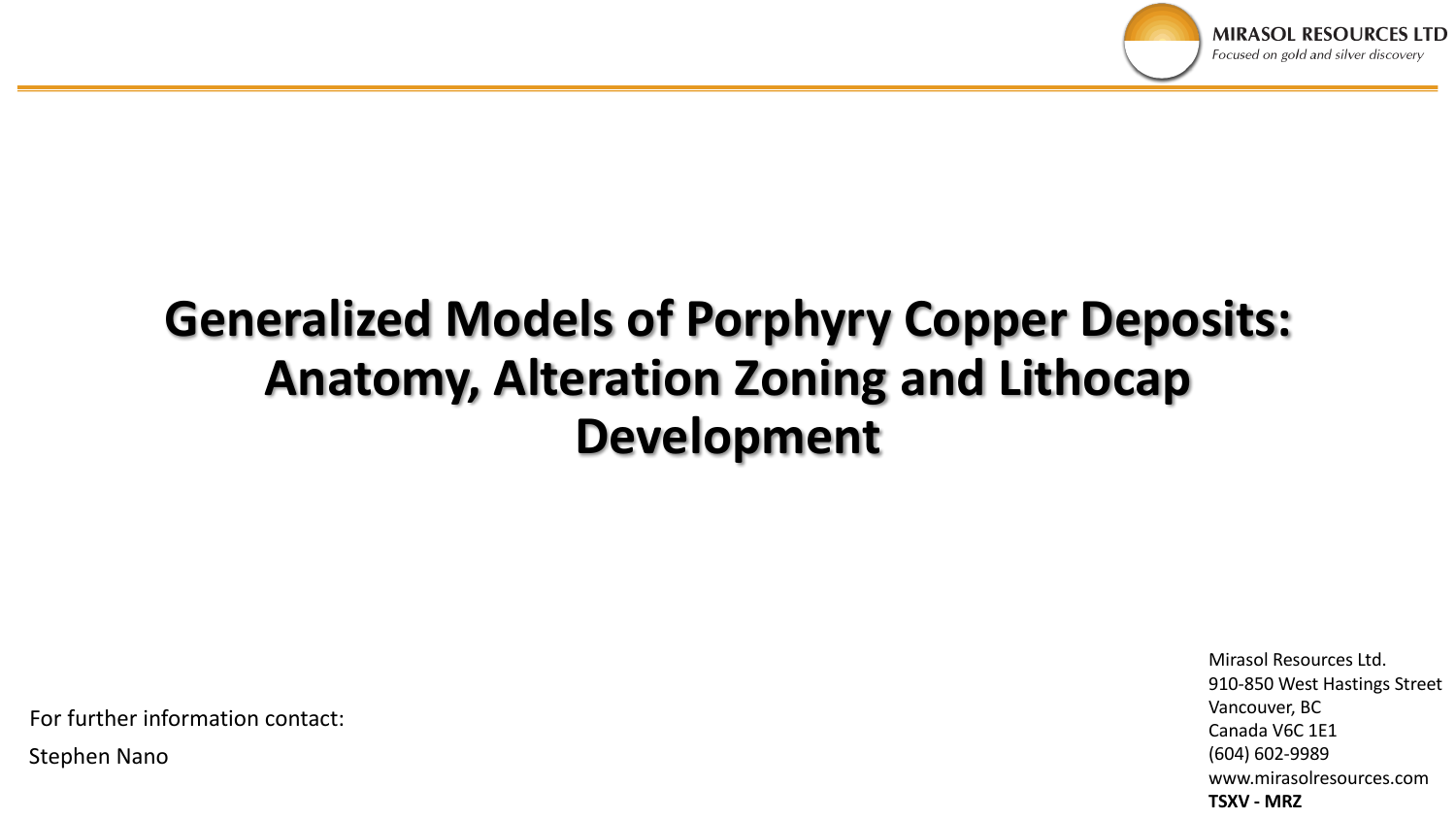

## **MIRASOL RESOURCES**

### **Cautionary Statement**

This presentation contains illustrations of potential mineral systems which are entirely conceptual in nature and do not represent any mineral properties or interests that are held by Mirasol. The information presented are figures taken from credible scientific journals that have been modified by Mirasol in order to illustrate the technical theory upon which Mirasol's exploration plans are based. There is no certainty that Mirasol's exploration activities will be successful.

Stephen Nano, President and CEO for the Company and a "Qualified Person" under National Instrument 43-101, has reviewed and approved the scientific and technical information in this presentation.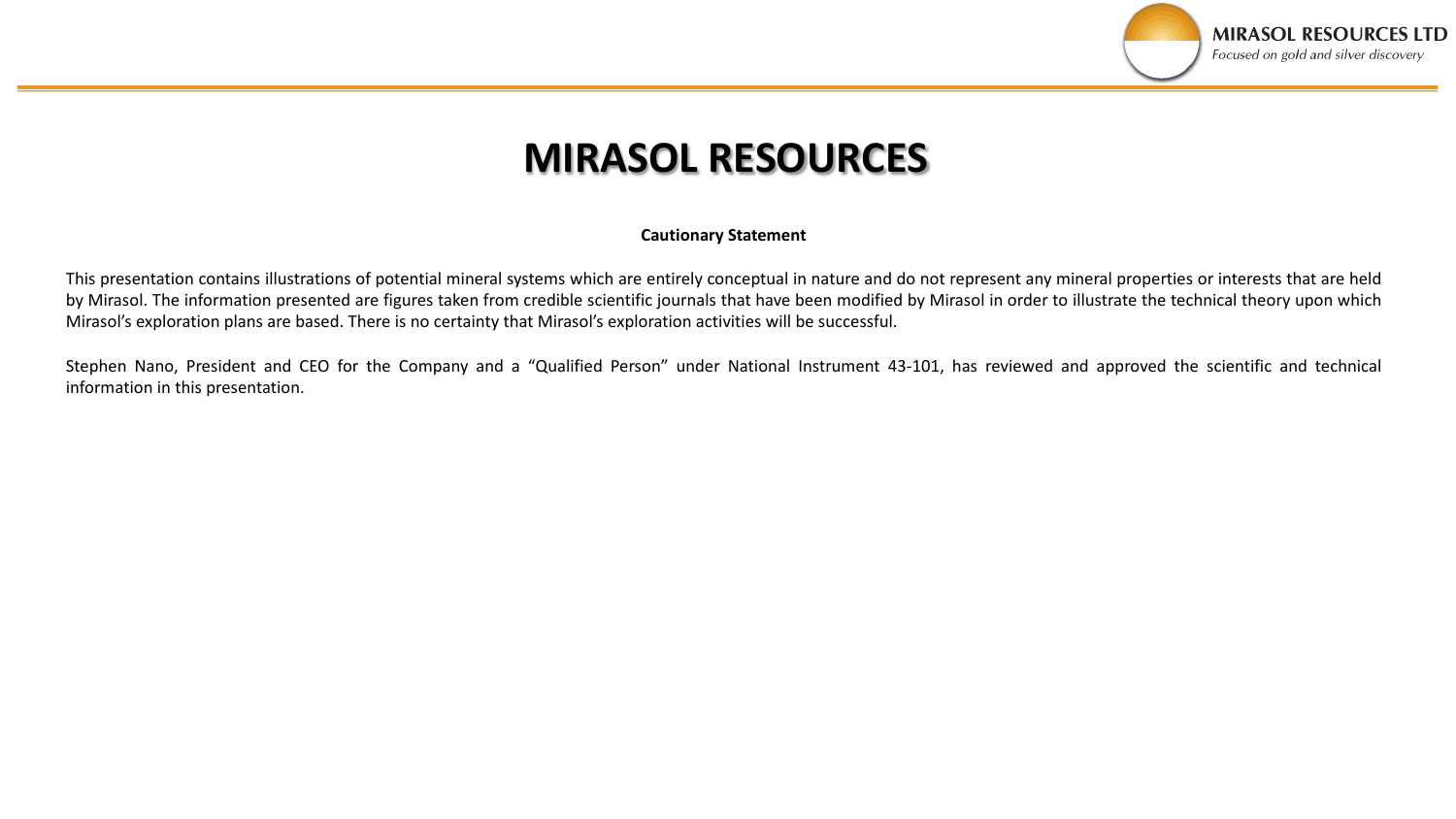### Generalized Porphyry Copper Model – Anatomy and Alteration Zoning

**MIRASOL RESOURCES LTD** Focused on gold and silver discovery



system showing the spatial interrelationships of a centrally-located porphyry Cu  $\pm$ Au ± Mo deposit in a multiphase porphyry stock and: immediate/main host rocks; peripheral proximal and distal skarn; carbonate-replacement (chimney-manto); sediment-hosted (distal-disseminated) deposits in a carbonate unit; subepithermal veins in noncarbonate rocks; and overlying high- and intermediate-sulfidation epithermal deposits in and alongside the lithocap environment. The legend displays the temporal sequence of rock types, with the porphyry stock predating emplacement of maar diatreme, which in turn overlaps lithocap development and phreatic brecciation. Uncommonly, individual systems contain several of the deposit types illustrated. This generalized, idealized cross section presents the relationships observed in the field and, hence, aid the explorationist.



**Vuggy residual** quartz/silicification **Steam** heated Quartzkaolinite Quartzalunite Intermediate argillic Quartz-<br>pyrophyllite **Chloritic** Sericitic **Decalcification More** reduced skarn Weakly altered Oxidized **Massive** skarn sulfide **Unaltered Potassic Propylitic** 1<sub>km</sub> 1<sub>km</sub> Sodiccalcic

Generalized cross section of the alteration-mineralization zoning pattern for telescoped porphyry-Cu deposits, based upon the geologic and deposit type-template. Note that shallow alteration-mineralization types consistently overprint deeper ones. Volumes of the different alteration types vary markedly from deposit to deposit. Sericitic alteration may project vertically downward as an annulus separating the potassic and propylitic zones as well as cutting the potassic zone centrally, as shown. Sericitic alteration tends to be more abundant in porphyry Cu-Mo deposits, whereas chlorite-sericite alteration develops preferentially in porphyry Cu-Au deposits. Alteration-mineralization in the lithocap is commonly far more complex than shown, particularly where structural control is important.

#### *Modified from:* Sillitoe, 2010, Porphyry Copper Systems: Economic Geology, v. 105 p. 3-41.

### **Anatomy of Calc-alkalic Porphyry Copper and Related Mineralization Alteration Zonation Patterns in Calc-alkalic Porphyry Systems**